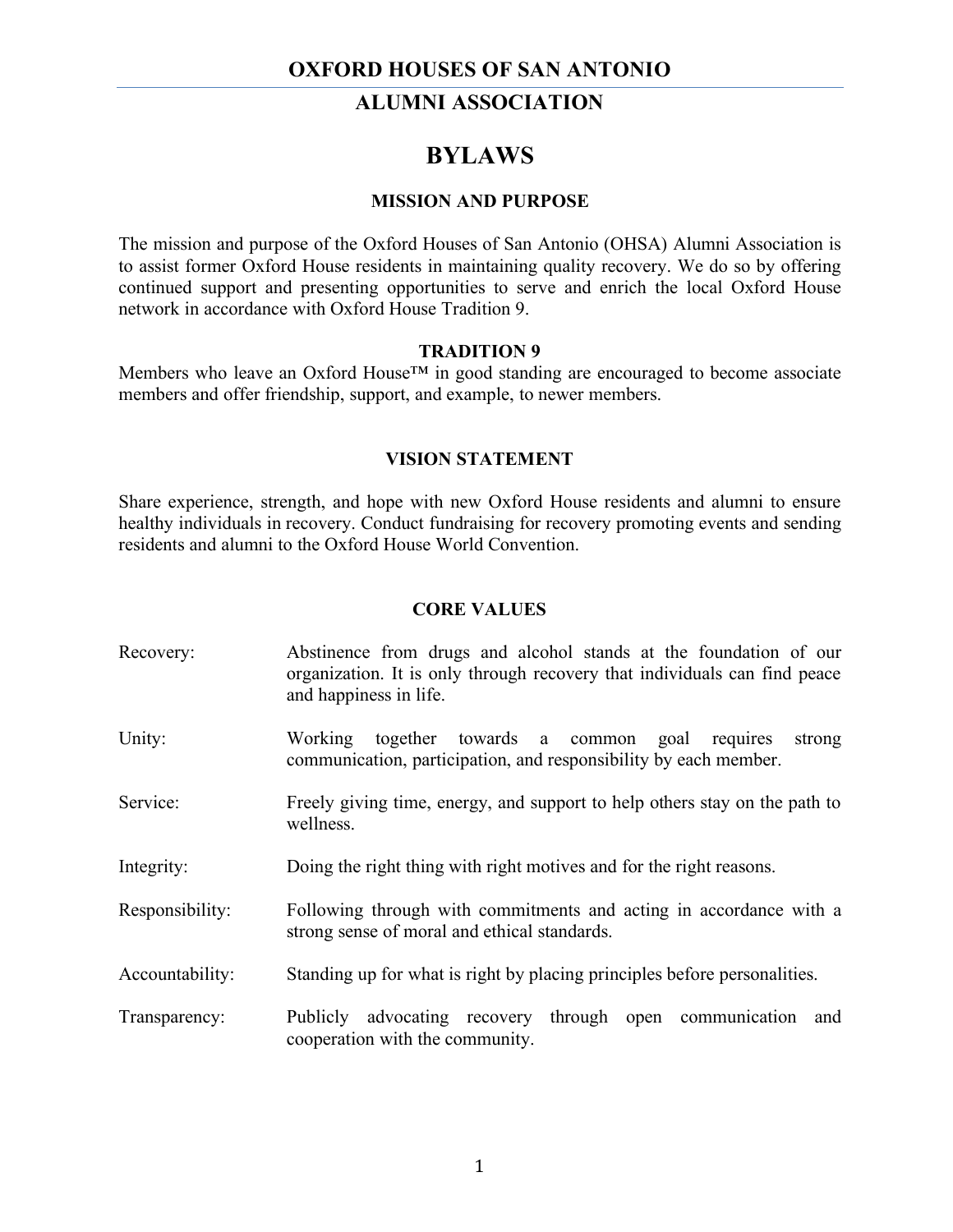## **ALUMNI ASSOCIATION**

### **ARTICLE I: MEMBERSHIP AND DUES**

- *Section 1 – Membership:* The Alumni Association has two classes of membership: Voting Members and Associate Members. Only voting members may vote on decisions made by the association. Membership is decided by a majority vote at an association meeting after an application has been reviewed and a brief interview has been conducted.
- *Section 2 - Eligibility:* Voting Members must have 6 months of continuous recovery. They must have left an Oxford House voluntarily, in good standing, with a current zero balance. They must be current on their annual dues to the association. They must not miss more than 2 consecutive association meetings or more than 4 association meetings classified as unexcused within a calendar year. Associate members must have left an Oxford House voluntarily, in good standing, with a current zero balance. They must be current on their annual dues to the association.
- *Section 3 - Dues:* Annual dues for membership are set at \$24.00 and are to be paid to the association treasurer by October 1<sup>st</sup> of each calendar year. Pro-rated amounts will be determined based on the date of membership acceptance.
- *Section 4 - Resignation & Termination:* A member may resign from the association at anytime with a written notice presented to the association Chairperson. Termination of membership must be discussed and decided upon at an association meeting with a majority vote required by voting members.

## **ARTICLE II: MEETINGS OF MEMBERS**

- *Section 1 - Regular Meetings:* The Association will meet at least once per month to conduct regular business.
- *Section 2 - Special Meetings:* The President of the association may call for a special meeting to take place at anytime to discuss important matters.
- *Section 3 - Annual Meeting:* An annual meeting of all members and officers will take place immediately following the Oxford House World Convention. This meeting will consist of the election of officers, a review of the last year's activities, and a plan for action concerning the upcoming year.
- *Section 4 - Notice of Meeting:* Notice of upcoming regular and annual meetings will be given to each member, in writing, not less than 2 weeks prior to the meeting. Special meetings notice will be given to each member, in writing, not less than 24 hours prior to the meeting.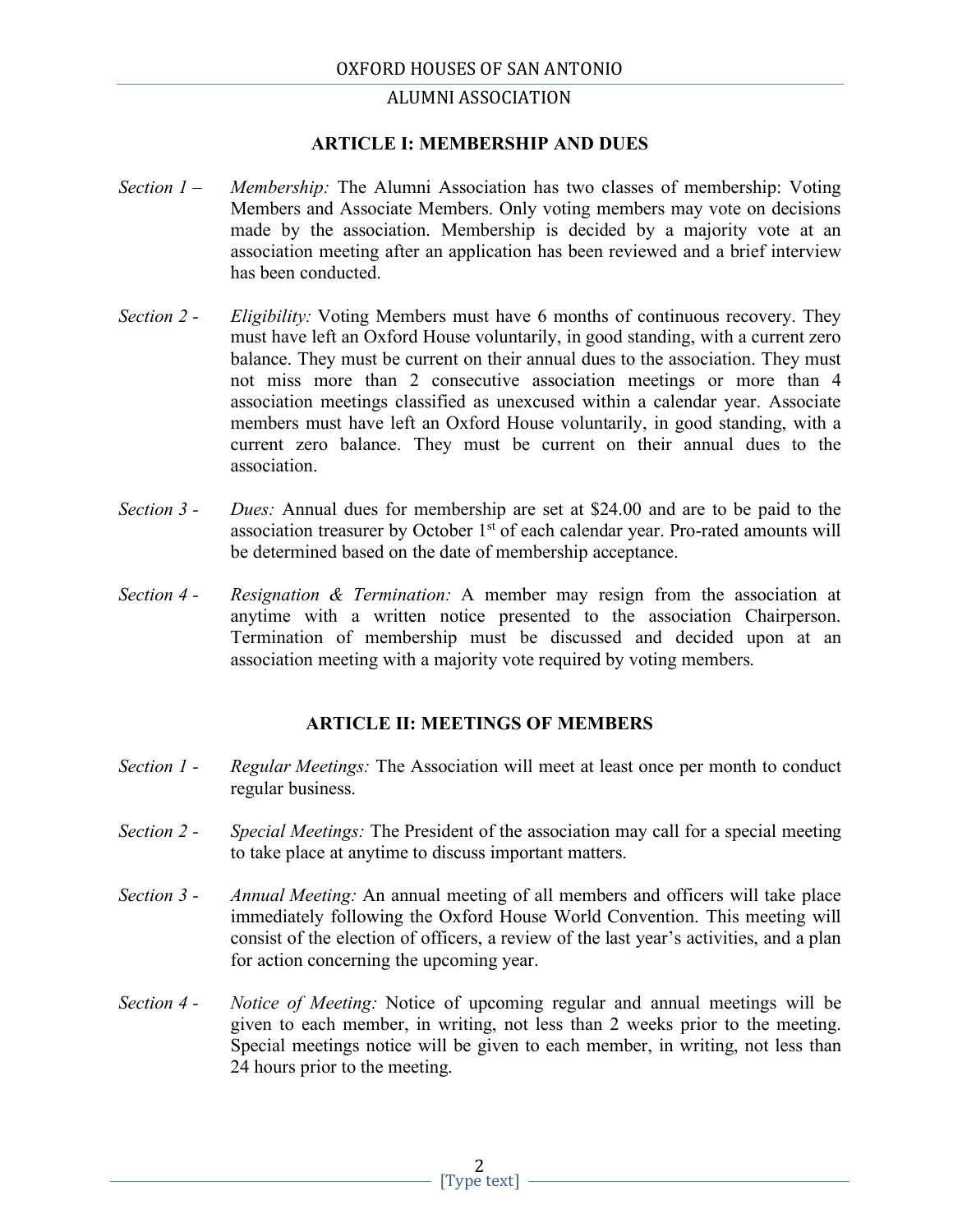# **ALUMNI ASSOCIATION**

- *Section 5 - Quorum:* The members present at any properly announced meeting shall consist of a quorum.
- *Section 6 - Voting:* All issues to be voted on shall be decided by a simple majority of those present at the meeting in which the vote takes place. Voting will be conducted using Parliamentary Procedure based on Robert's Rule of Order. All voting members receive one vote each, including those members who are elected as officers.

### **ARTICLE III: OFFICERS**

- *Section 1 - Chairperson:* The Association shall have a Chairperson who presides over the Association meetings. The Chairperson will show general leadership within the Association and the Oxford House and recovery community. The Chairperson shall notify members of upcoming meetings in accordance with Article II: Section 4. The Chairperson will represent the Association in any outside correspondence and be a spokesperson at any events, meetings, and/or presentations. The Chairperson will assist the Treasurer with conducting a quarterly financial audit of the Association checking and savings accounts.
- *Section 2 - Secretary:* The Association shall have a Secretary who records minutes for each Association meeting. These minutes will be distributed, in writing, to all members of the Association no later than 1 week following the meeting. The Secretary will keep an accurate and up to date contact list of all voting and associate members of the Association. The Secretary shall oversee all written communication with outside entities. The Secretary shall monitor all social media communications involving the Association. The Secretary will send thank you notes to all entities that donate resources or manpower in support of the Association activities.
- *Section 3 - Treasurer:* The Association shall have a Treasurer who records and reports on all incoming and outgoing finances for the Association. The Treasurer will be responsible for writing checks, making deposits, and protecting the checkbook. The Treasurer, with the assistance of the Chairperson, will conduct a quarterly audit of the Association checking and savings accounts. The Treasurer will monitor all funds spent and raised through fundraising events. The Treasurer will monitor all donations received by the Association. The Treasurer will issue promissory notes for all loans issued and monitor the status of each loan in accordance with Oxford House Tradition 6. The Treasurer shall prepare an annual budget to be presented at the Association annual meeting. The Treasurer may not be a signer on the Association checking or savings account.
- *Section 4 - Eligibility:* Only voting members may be elected as officers for the Association.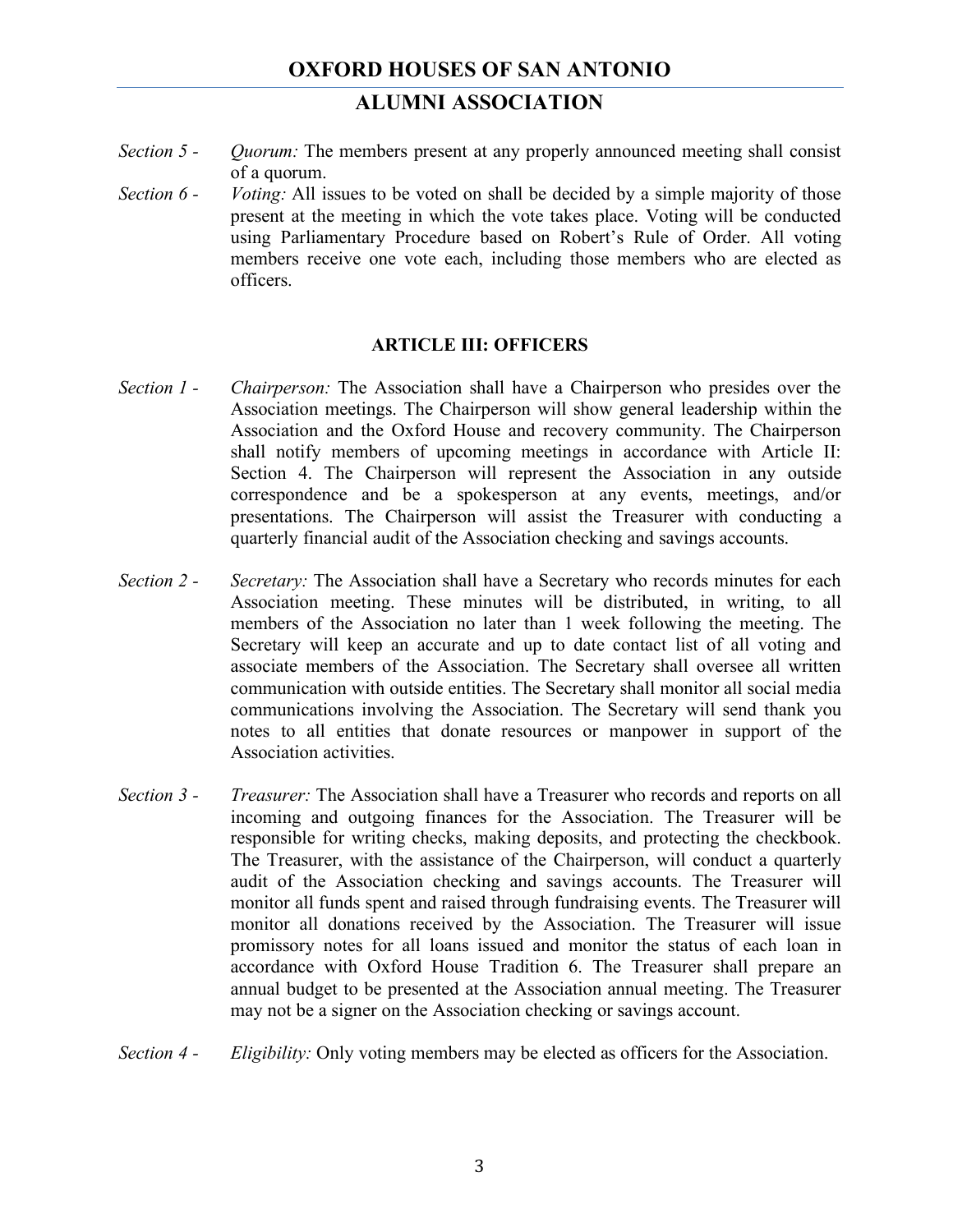### ALUMNI ASSOCIATION

- *Section 5 - Elections:* Elections for officer positions will take place at the annual meeting unless a position becomes vacant mid-year, in which an election will take place at the following regular meeting. Officers are elected by a majority vote.
- *Section 6 - Terms:* Each officer position is a 1-year term that runs from October 1 through September 30 of each calendar year. Officers may be re-elected to an additional 1-year term but may not serve more than two full terms in consecutive years. Officers elected mid-year will have to be re-elected at the annual meeting.
- *Section 7 - Resignation, Termination, and Absences:* Officers may resign from their position by providing a written notice to another Association officer. Termination of officers requires a majority vote by the Association based on evidence of failure to perform officer duties or changes to eligibility status. Automatic termination will result to any officer that misses two consecutive regular meetings or more than 4 regular meetings annually.

## **ARTICLE IV: COMMITTEES**

- *Section 1 - Committee Formation:* The Association, through a majority vote at a regular meeting, may form a committee to oversee special projects. A Committee chairperson will be elected, by a majority vote, at the same regular meeting in which the committee was formed.
- *Section 2 - Committee Involvement:* Once formed, the Committee chairperson may acquire additional officers and volunteers to assist with the completion of the project.
- *Section 3 - Committee Responsibilities:* The Committee has a responsibility to meet frequently to discuss the project of focus and carry out activities to achieve the goals set by the Association. The Committee will present progress of activities each month during the Association regular meeting for the duration of the committee's existence. Reports will include all action taken by the committee and any financial transactions that have taken place since the last report.
- *Section 4 - Committee Changes:* The Association may, at any time, with a majority vote at a regular meeting, make changes to the officer status of a Committee or the direction and goals of the Committee.

## **ARTICLE V: FINANCES & REIMBURSEMENTS**

- *Section 1 - Expenditures:* All expenditures of Association funds must be approved by a majority vote at any Association meeting.
- *Section 2 - Check Signers:* All Association checks must be signed by two voting members that are authorized signers on the bank account.